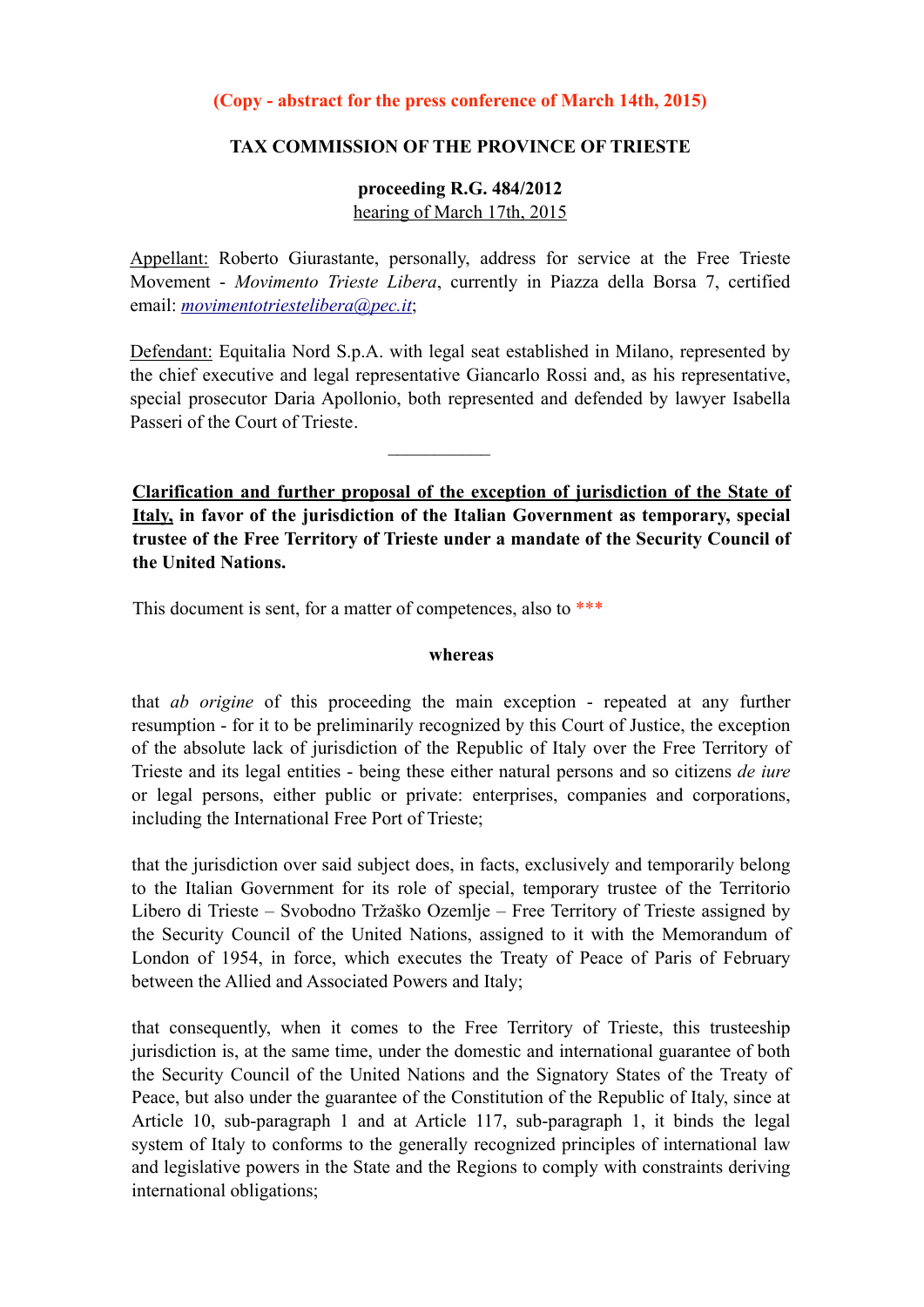that the duties of the Italian Government as Government of the Republic of Italy and as special, entrusted provisional Government of the Free Territory of Trieste under an international mandate are legally and practically different and must clearly be exercised differently, conducing the administrations of the two Sovereign States clearly separate and without causing either confusion between sovereignty, jurisdiction, civil rights, property rights, State property and resources, or conflicts of interests;

that under the general legal principle of lack of jurisdiction is a preliminary, ineluctable exception that can be recognized even ex officio and in any phase of the proceeding, since it leads to the absolute impossibility *ab originem* for the court to take any legal decision but the recognition of the lack of jurisdiction itself, which is raised before it for this purpose, since the objected jurisdiction does not simply belong to another Court, but to a different judicial system which, as for this specific case, is that of a State under special temporary administration, and therefore to its jurisdictional bodies;

that the above mentioned State Court system is that of the Free Territory of Trieste, and the bodies with jurisdiction on it are the Italian Government as special, temporary civil administrator and the subordinated Courts it must correctly and rightfully establish to exercise the jurisdiction (either civil, criminal, administrative, fiscal) of the Free Territory of Trieste as a State administered under a trusteeship mandate;

that the Italian Government, in fulfillment of the duties as temporary civil administrator of the Free Territory of Trieste has delegated a specific officer, the *Commissario generale del Governo nel Territorio di Trieste* (General Commissar of the Government in the Territory of Trieste) to execute that, and the powers and duties of this officer have been maintained and, with Constitutional Law No. 1/1963, these were transferred to the Commissar of Government as special powers and duties, for the officer to continue exercising said powers and special duties by issuing measures with the status of legislative and administrative acts within the Free Territory under administration, especially in regard to the international Free Port of Trieste;

that the exception of the lack of jurisdiction, being a primary question before the Court, must be primarily examined and answered, pending the nullity of the proceeding and that any decision on the matter may be subject to a right of appeal and impugned before any competent authority - on both national and international law;

that the exception of the lack of jurisdiction raised before this Court is perfectly founded *de iure*, on both special and general laws, in force and implemented in the international legal system, in that of the Free Territory of Trieste and also in that of the Republic of Italy, which does also subject said laws to constitutional constraints;

that this question does not only regard the legitimate interests of the appellant, but also and primarily these of all the citizens and enterprises of the Free Territory of Trieste, as these are economically and morally exhausted by the illegal imposition of the ruinous legal, political, economic and fiscal system of the State of Italy, which the entrusted Government allows and favors in spite of the legal obligation to prevent it;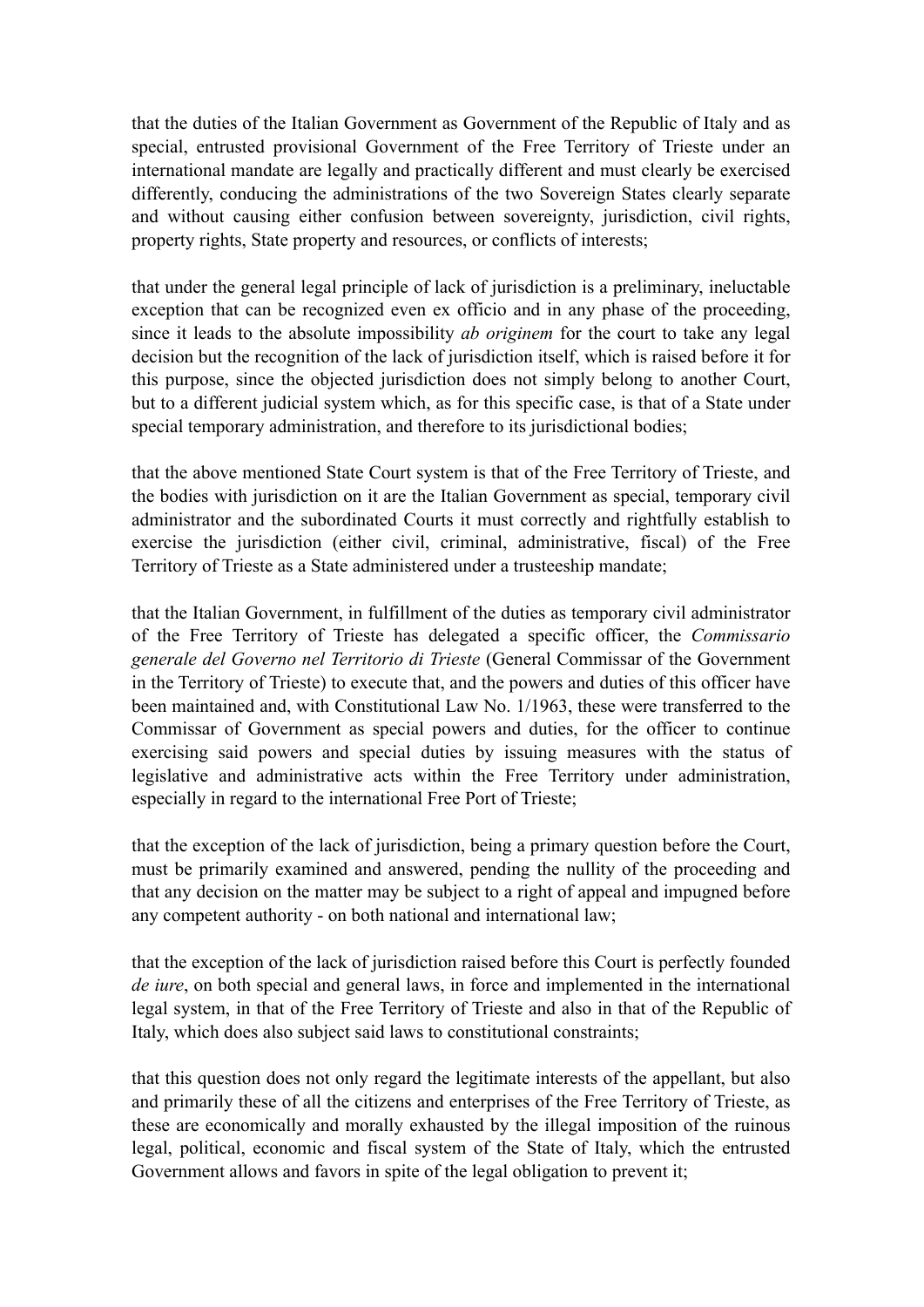that, for said reasons, the Free Trieste Movement, of which the appellant is the legal representative due to his role of President in office, o June 19th, 2013 notified to Italian Authorities, including judicial authorities, acting within the Free Territory of Trieste as representatives or bodies of the Republic of Italy instead of upon a mandate issued by the Italian Government as temporary civil trustee, an "Urgent act of complaint and notice of default" a copy of which is annexed to the present document, with all legal consequences, and as integral part of the present act (*annex 1*);

that on December 19th, 2014, the appellant in person, the same way as an increasing number of other citizens who belong to the Free Trieste Movement did notify to the same Italian Authorities, including judicial authorities, the "Eccezione sulla giurisdizione presentata dai cittadini di diritto del Free Territory of Trieste – Territorio Libero di Trieste – Svobodno Tržaško Ozemlje ai fini di autotutela nei procedimenti amministrativi, giudiziari e tributari" (*Exception of jurisdiction presented by the citizens de iure of the Free Territory of Trieste - Territorio Libero di Trieste – Svobodno Tržaško Ozemlje for the purpose of self-defense in administrative, judicial and tax proceedings*) a copy of which is annexed to the present document, with all legal consequences, and as its integral parts (*annex 2*);

that, against all of this, the defendant of the complained party Equitalia S.p.A, Lawyer Passeri, in her counter deductions limited herself to state, against the truth and without any evidentiary argument, that the exception of jurisdiction raised by the appellant and supported with legal references to laws in force - both in the Italian and international legal system - would instead be «*manifestly unfounded*», «*without any actual confirmation of legal nature*» and «*truly unfounded*», to the point of questioning the very pertinence of the general and specific obligations assigned to the Republic of Italy and to the Italian legislator by Article 10, sub-paragraph 1, and Article 117, subparagraph 1, of the Constitution of the Republic of Italy;

that this disregard for the legal system of the Free Territory of Trieste, for international law and for the very Italian law is inadmissible and offensive in behalf of a concessionaire in charge of the collection, usually conduced by ruthless means, of the taxes of the Republic of Italy, which are already enormous and ruinous for its own citizens and which the State of Italy has no right to demand and collect from the citizens *de jury* and from the enterprises of the Free Territory of Trieste, therefore, this imposition and collection is an infringement which does clearly constitute ground for criminal proceedings for the crimes of fraud and extortion;

that preventing the continuation of this very serious fiscal infringement against the citizens and enterprises of the Free Territory of Trieste is a also a Constitutional-legal obligation of all the bodies and public officers of the Republic of Italy with the power to do that;

that therefore, this legal obligation does primarily fall under the competences and regard the Italian fiscal, tax-raising and judicial bodies, as well as the concessionaires of the collection of these taxes, and it does also fall under the criminal liability of each of the individuals in charge of said actions, as they cannot be considered unaware – especially not since they have been correctly informed with motivated and documented acts, and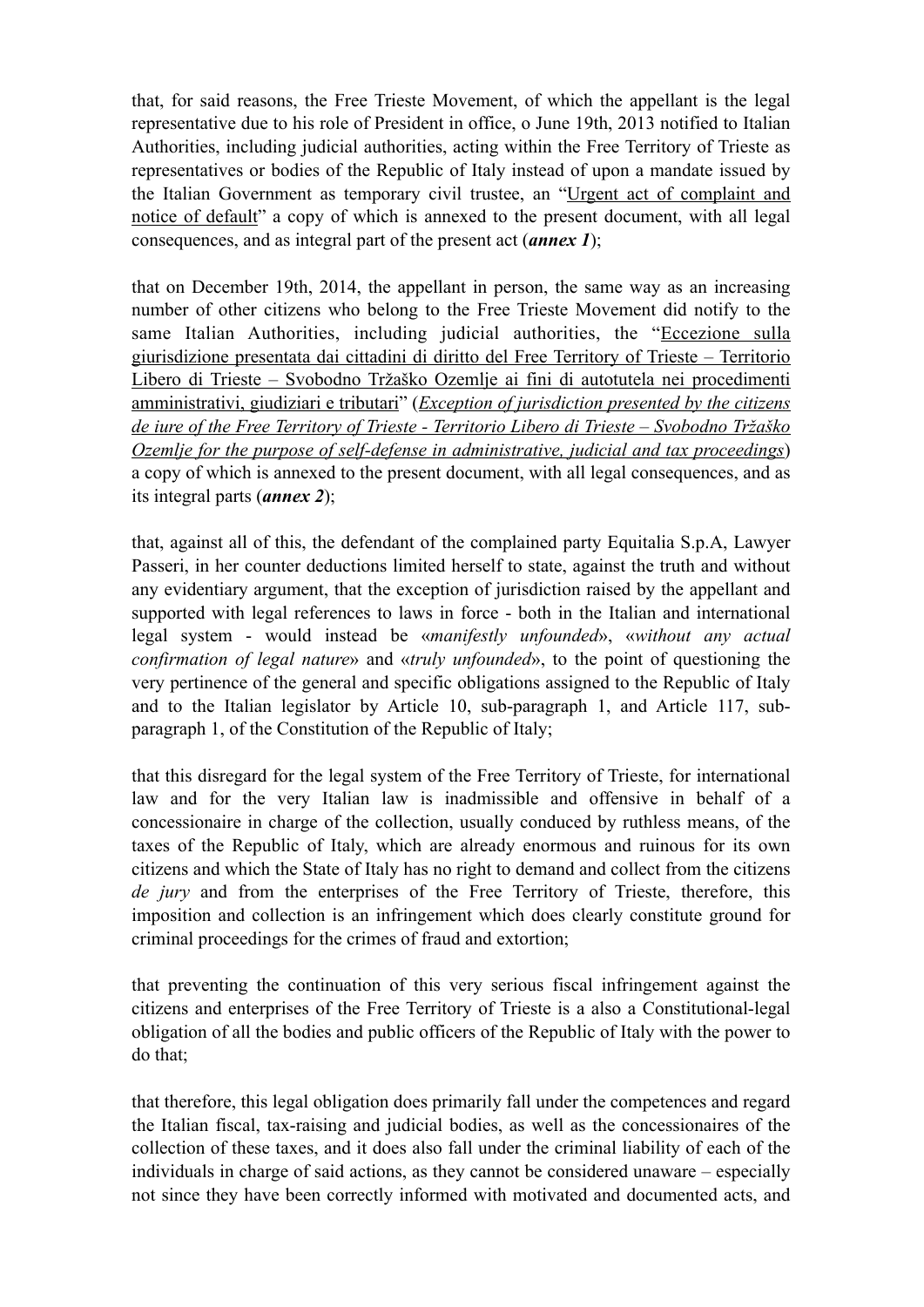since they have the institutional duty to keep it into account – of the current legal status of the Free Territory of Trieste as a sovereign State, nor of the consequent rights of its citizens and enterprises;

that taking legal action to put an end to this fiscal violation, which is ruinous for the citizens and enterprises of the Free Territory of Trieste, is an essential part of the civil and moral obligations of any citizen de jury of the Free Territory, in defense of their own legitimate interest and of the whole Triestine community,

# **the appellant**

précises and repeats, as part of this proceeding, the exception of jurisdiction s for both the above mentioned and following terms, inviting this Tax Commission to take that into account with the carefulness, thoroughness and objectivity that should be proper of its role and responsibilities,

# **at the same time, refers the matter**

to the Commissar of Government of Region Friuli Venezia Giulia, by sending forward the present act and a covering letter, for them to take all pertinent measures falling under their competences, as this is the officer currently delegated to exercise, and de facto if does already exercise, the special powers of temporary civil administration of the Free Territory of Trieste conferred to them by the Italian Government under the Memorandum of Understanding of London of 1954 - in force - which is an executive instrument of the Treaty of Peace of Paris of 1947,

# **and declares**

forthwith that, as citizen *de iure* of the Free Territory of Trieste he will only consider valid and comply with fiscal dispositions issued by the Courts and executives - or their subordinates - which are legitimately and expressly delegated by the Italian Government as special temporary trustee of the Free Territory of Trieste and who are authorized to exercise their functions in accordance with the legitimate legal order of the Free Territory itself.

The appellant précises that the following legal evidences are abstracts from a more detailed document, which he reserves himself to submit:

 $\mathcal{L}_\text{max}$ 

# **1. International norms that established the Free Territory of Trieste and its International Free Port.**

# **(omissis)**

**2. Establishment and recognition of the Free Territory of Trieste as a State since September 15th, 1947.**

**(omissis)**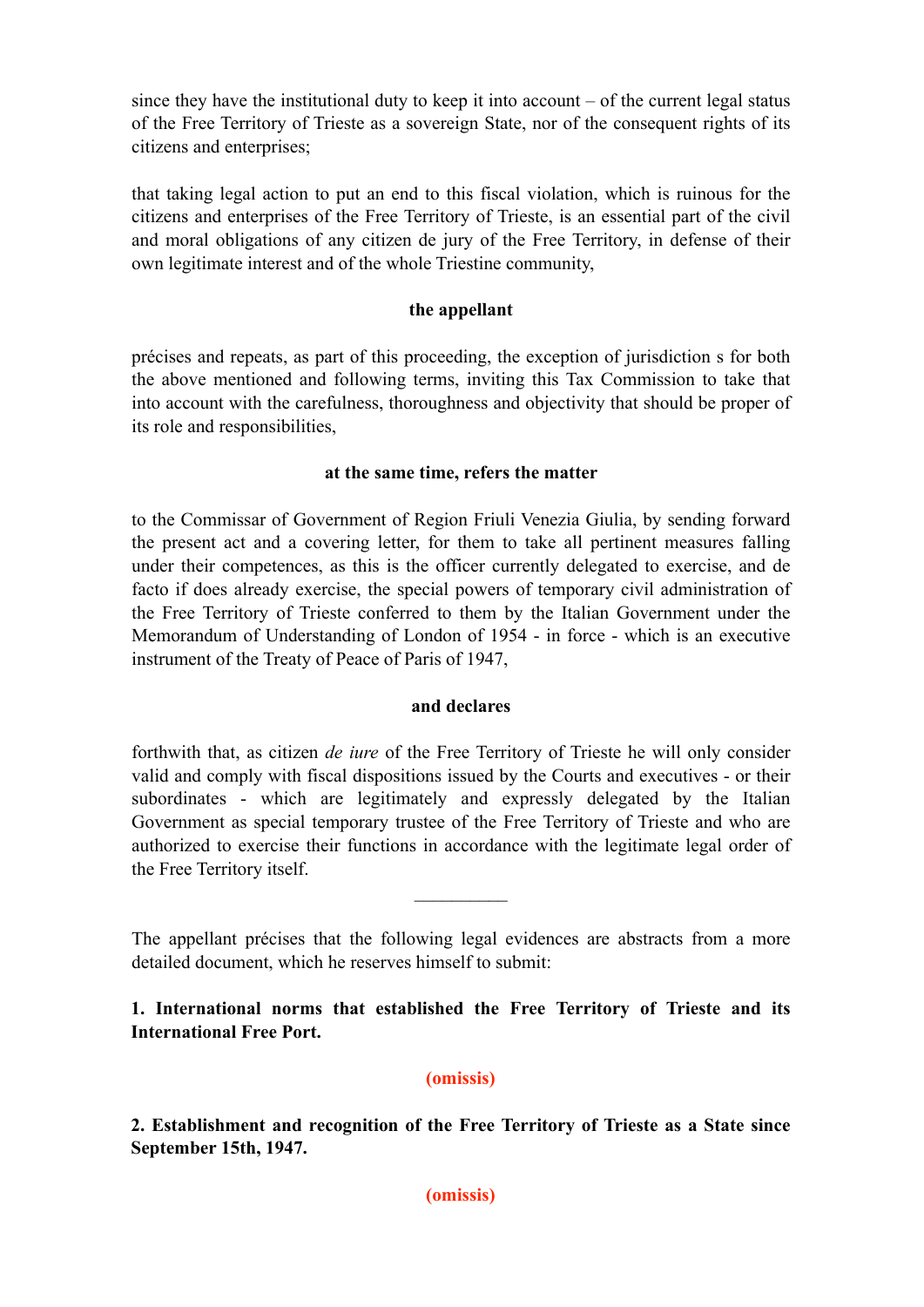**3. State requirements of the Free Territory of Trieste.**

### **(omissis)**

**4. Recognition of the Free Territory of Trieste as a State by Italy.**

### **(omissis)**

**5. The settlement of the Government bodies of the Free Territory of Trieste at the coming into force of the Treaty of Peace.**

#### **(omissis)**

**6. The special, temporary trusteeship mandate for the provisional Government of the Free Territory of Trieste.**

### **(omissis)**

**7. Powers and duties of the provisional Government.**

### **(omissis)**

**8. The temporary trusteeship government of the Free Territory of Trieste.**

### **(omissis)**

**9. The trusteeship mandate of temporary provisional Government entrusted to the Italian Government.**

#### **(omissis)**

**10. The obligations of the Italian Government as civil trustee.**

#### **(omissis)**

**11. The subjects in charge of the execution of the obligations of the Italian Government as trustee and the parties who are legitimized to claim that.**

### **(omissis)**

**12. Delegation of the civil trusteeship to a General-Commissar of Government for the Territory of Trieste.**

# **(omissis)**

**13. Transfer of the powers of the General Commissar of Government to the Commissar of Government in Region Friuli Venezia Giulia and their ongoing exercise to this day.**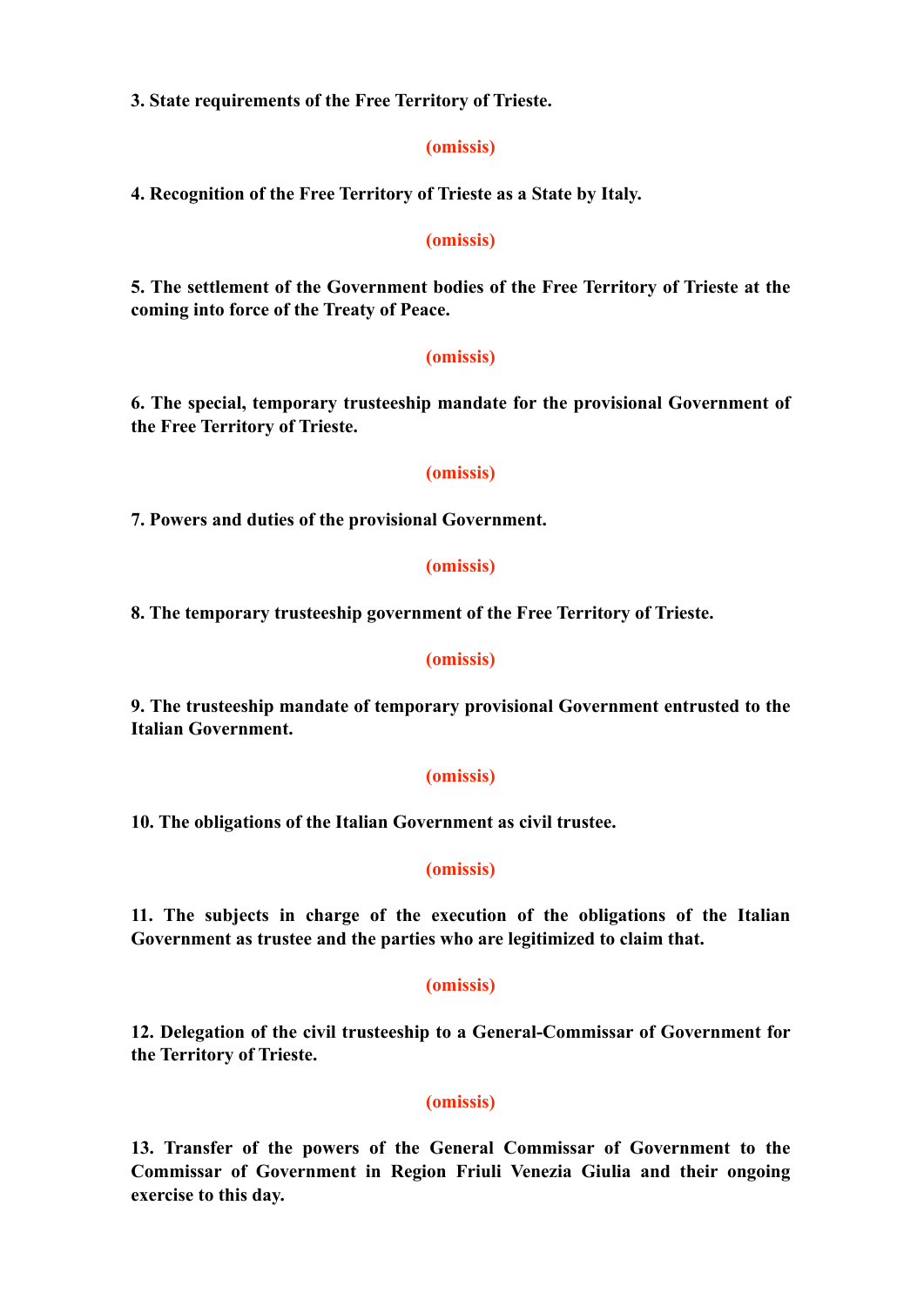# **(omissis)**

# **demands**

# that this Tax Commission of the Province of Trieste:

**a)** verifies with a correct investigation and then declares the lack of jurisdiction of the Republic of Italy over the Free Territory of Trieste, in favor of the jurisdiction of the Italian Government as temporary trustee, under and in execution of the Memorandum of Understanding of London of 1954 and in fulfillment of the Treaty of Peace of Paris of 1947 - both in force;

**b)** verifies and declares, due to that, its legal impossibility to take any other decision and to discuss into the merit the present proceeding No. R.G. 484/2012 without receiving the mandate for that from the Italian Government, either directly of through its delegate, the Commissar of Government, as temporary civil trustee of the Free Territory of Trieste;

**c)** demands, for these reasons and with a formal act, that the entrusted Italian Government, through the competent Commissar of Government, takes care of providing to this very Commission the jurisdictional powers required to exercise its duties in the Free Territory of Trieste and towards its citizens *de iure* and its enterprises;

that the Commissar of the Italian Government in Regione Friuli Venezia Giulia, who was addressed separately takes care, as part of the rightful exercising of their powers of trusteeship over the Free Territory of Trieste, that the Tax Commission of the Province of Trieste is provided with the jurisdictional powers it needs to exercise its duties in the Free Territory of Trieste and towards its citizens *de iure* and its enterprises;

# **invites**

through the present act, deposited before the Court, the complained party, Equitalia S.p.A., for its role of concessionaire of Italy as for the collection of taxes:

**a)** to take into account, in self-defense, the lack of jurisdiction of the Republic of Italy over the Free Territory of Trieste, in favor of the jurisdiction of the Italian Government as temporary civil trustee under and in execution of the Memorandum of Understanding of London del 1954 and of the Treaty of Peace of Paris of 1947 - both in force;

**b)** to take into account, in self-defense, that the concession it has received to collect the taxes of the Republic of Italy, of its bodies and its - national and local - administrations even from the citizens *de iure* and the enterprises of the Free Territory of Trieste, as for this part, is legally null and void as it was released in spite of the lack of jurisdiction and, therefore, *a non domino*;

**c)** to immediately suspend, in self-defence, the collection of taxes of the Republic of Italy, its bodies and - national or local - administrations from the citizens de iure and the enterprises of the Free Territory of Trieste, as these very taxes are illegal for the above mentioned, until the entrusted Italian Government takes care to rightfully establish the